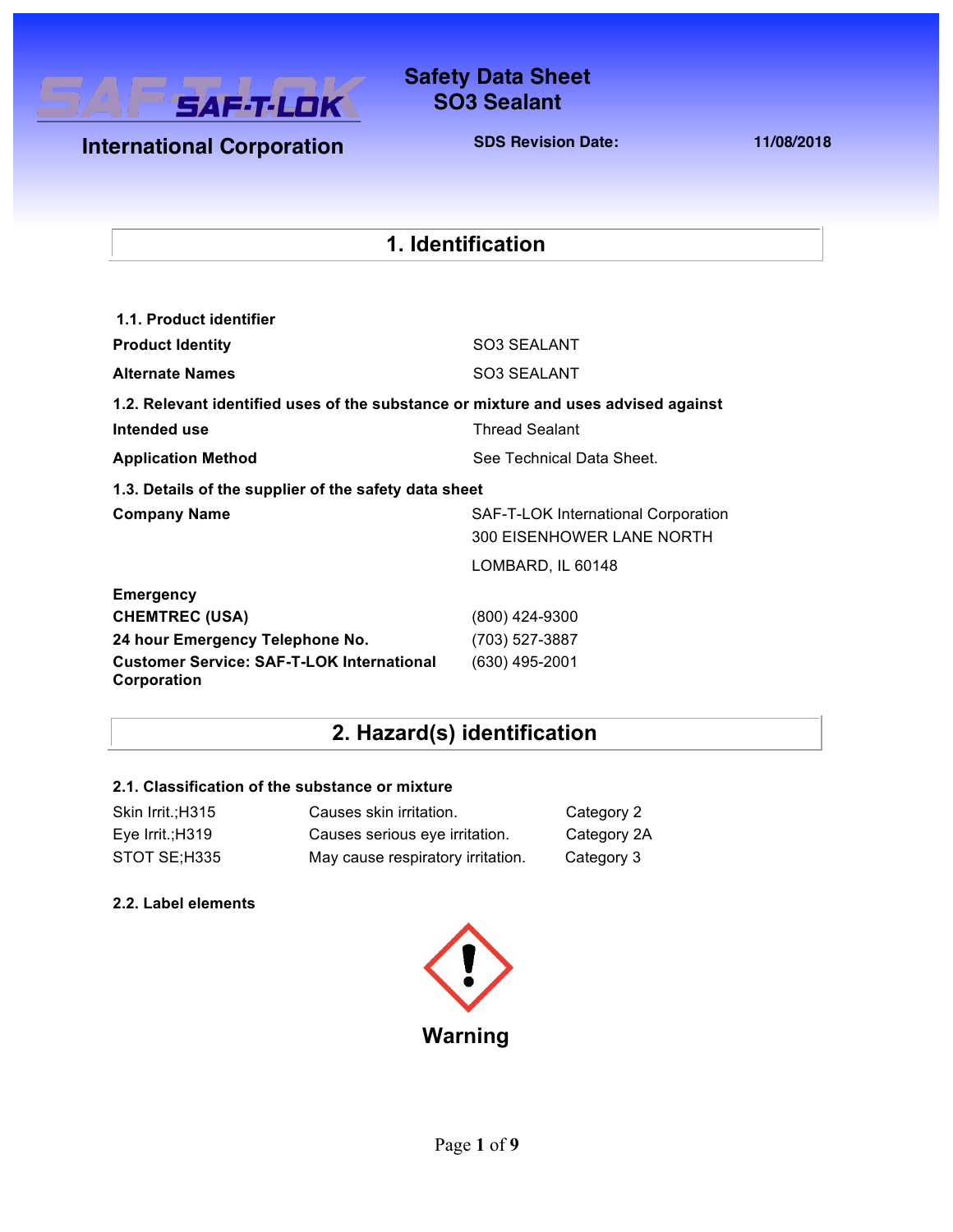

**SDS Revision Date: 11/08/2018**

### **International Corporation**

H315 Causes skin irritation. H319 Causes serious eye irritation. H335 May cause respiratory irritation.

### **[Prevention]:**

P261 Avoid breathing dust / fume / gas / mist / vapors / spray.

P264 Wash thoroughly after handling.

P271 Use only outdoors or in a well-ventilated area.

P280 Wear protective gloves / eye protection / face protection.

### **[Response]:**

P302+352 IF ON SKIN: Wash with plenty of soap and water.

P304+312 IF INHALED: Call a POISON CENTER or doctor / physician if you feel unwell.

P305+351+338 IF IN EYES: Rinse cautiously with water for several minutes. Remove contact lenses if present and easy to do - continue rinsing.

P321 Specific treatment (see information on this label).

P332+313 If skin irritation occurs: Get medical advice / attention.

P337+313 If eye irritation persists: Get medical advice / attention.

P362 Take off contaminated clothing and wash before reuse.

### **[Storage]:**

P403+233 Store in a well ventilated place. Keep container tightly closed.

P405 Store locked up.

### **[Disposal]:**

P501 Dispose of contents / container in accordance with local / national regulations.

### **3. Composition/information on ingredients**

This product contains the following substances that present a hazard within the meaning of the relevant State and Federal Hazardous Substances regulations.

| Ingredient/Chemical Designations                         | Weight % | <b>GHS Classification</b>                         | <b>Notes</b> |
|----------------------------------------------------------|----------|---------------------------------------------------|--------------|
| Ammonium hydroxide<br><b>CAS Number:</b><br>0001336-21-6 | 5 - 10   | <b>Skin Corr. 1B:H314</b><br>Aquatic Acute 1:H400 |              |

In accordance with paragraph (i) of §1910.1200, the specific chemical identity and/or exact percentage (concentration) of composition has been withheld as a trade secret.

[1] Substance classified with a health or environmental hazard.

[2] Substance with a workplace exposure limit.

[3] PBT-substance or vPvB-substance.

\*The full texts of the phrases are shown in Section 16.

### **Section 4. First aid measures**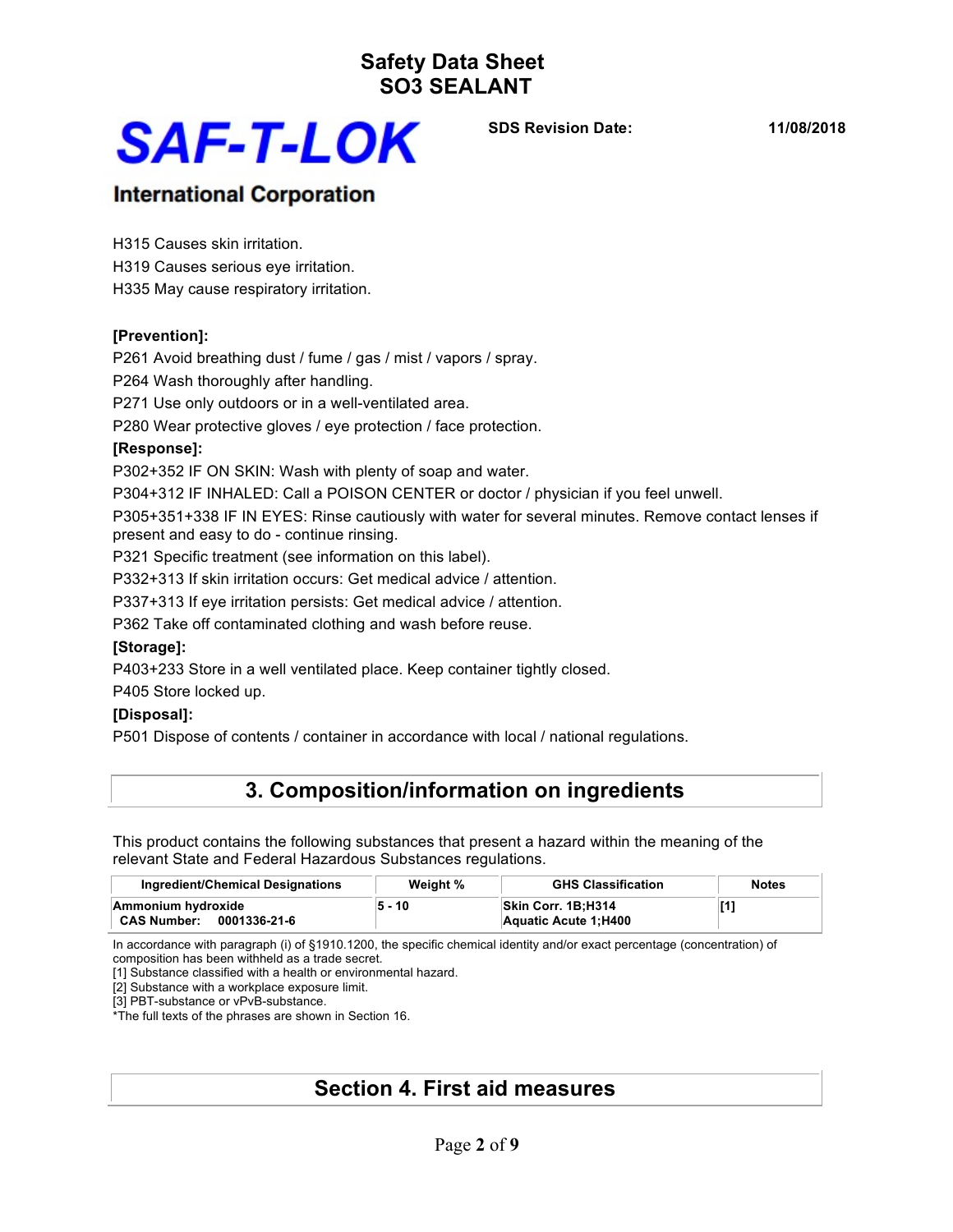

**SDS Revision Date: 11/08/2018**

### **International Corporation**

| 4.1. Description of first aid measures |                                                                                                                                                                                                                                            |
|----------------------------------------|--------------------------------------------------------------------------------------------------------------------------------------------------------------------------------------------------------------------------------------------|
| General                                | In all cases of doubt, or when symptoms persist, seek medical attention.<br>Never give anything by mouth to an unconscious person.                                                                                                         |
| <b>Inhalation</b>                      | Remove to fresh air, keep patient warm and at rest. If breathing is irregular<br>or stopped, give artificial respiration. If unconscious, place in the recovery<br>position and obtain immediate medical attention. Give nothing by mouth. |
| <b>Eyes</b>                            | Irrigate copiously with clean water for at least 15 minutes, holding the<br>eyelids apart and seek medical attention.                                                                                                                      |
| <b>Skin</b>                            | Remove contaminated clothing. Wash skin thoroughly with soap and water<br>or use a recognized skin cleanser.                                                                                                                               |
| Ingestion                              | If swallowed obtain immediate medical attention. Keep at rest. Do NOT<br>induce vomiting.                                                                                                                                                  |
|                                        | 4.2. Most important symptoms and effects, both acute and delayed                                                                                                                                                                           |
| <b>Overview</b>                        | No specific symptom data available.<br>Treat symptomatically. See section 2 for further details.                                                                                                                                           |
| <b>Inhalation</b>                      | May cause respiratory irritation.                                                                                                                                                                                                          |
| <b>Eyes</b>                            | Causes serious eye irritation.                                                                                                                                                                                                             |
| <b>Skin</b>                            | Causes skin irritation.                                                                                                                                                                                                                    |

### **Section 5. Fire-fighting measures**

### **5.1. Extinguishing media**

Carbon Dioxide, Foam, Dry Chemicals.

### **5.2. Special hazards arising from the substance or mixture**

Hazardous decomposition: Oxides of carbon, nitrogen & polymer hydrocarbons.

### **5.3. Advice for fire-fighters**

As with all fires, wear positive pressure, self-contained breathing apparatus, (SCBA) with a full face piece and protective clothing. Persons without respiratory protection should leave area. Wear SCBA during clean-up immediately after fire. No smoking.

Air mask and procedures for fighting chemical fires. Do not inhale gases.

Avoid breathing dust / fume / gas / mist / vapors / spray.

**ERG Guide No.** 

### **Section 6. Accidental release measures**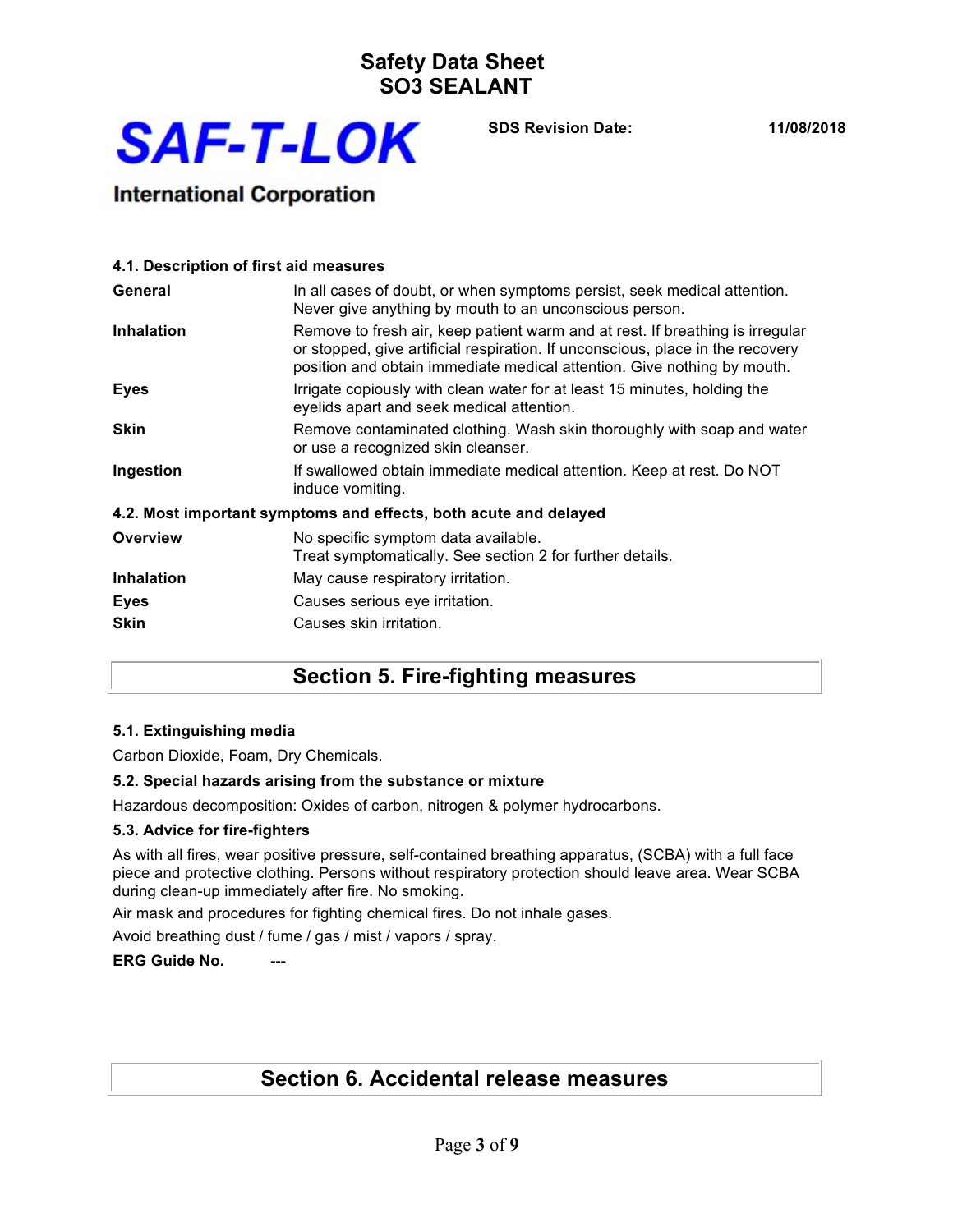

**SDS Revision Date: 11/08/2018**

### **International Corporation**

### **6.1. Personal precautions, protective equipment and emergency procedures**

Put on appropriate personal protective equipment (see section 8).

#### **6.2. Environmental precautions**

Do not allow spills to enter drains or waterways.

Use good personal hygiene practices. Wash hands before eating, drinking, smoking or using toilet. Promptly remove soiled clothing and wash thoroughly before reuse.

### **6.3. Methods and material for containment and cleaning up**

Scoop up into waste container or soak up with absorbent material. Store in a closed container until disposal.

### **Section 7. Handling and storage**

### **7.1. Precautions for safe handling**

Handle containers carefully to prevent damage and spillage.

Avoid contact with eyes, skin, and clothing. Avoid breathing vapors and mist.. Wash hands thoroughly at mealtime and end of shift. Keep area ventilated – do not smoke.

See section 2 for further details. - [Prevention]:

#### **7.2. Conditions for safe storage, including any incompatibilities**

Store in a cool location (60-80°F) in a well ventilated area away from sources of heat. Keep container tightly closed when not in use.

Incompatible materials: Acids can destabilize the product.

See section 2 for further details. - [Storage]:

#### **7.3. Specific end use(s)**

No data available.

### **Section 8. Exposure controls and personal protection**

#### **8.1. Control parameters**

| --------       |                    |              |                      |  |
|----------------|--------------------|--------------|----------------------|--|
| <b>CAS No.</b> | Ingredient         | Source       | Value                |  |
| 0001336-21-6   | Ammonium hydroxide | <b>OSHA</b>  | No Established Limit |  |
|                |                    | <b>ACGIH</b> | No Established Limit |  |
|                |                    | <b>NIOSH</b> | No Established Limit |  |

**Exposure**

**8.2. Exposure controls**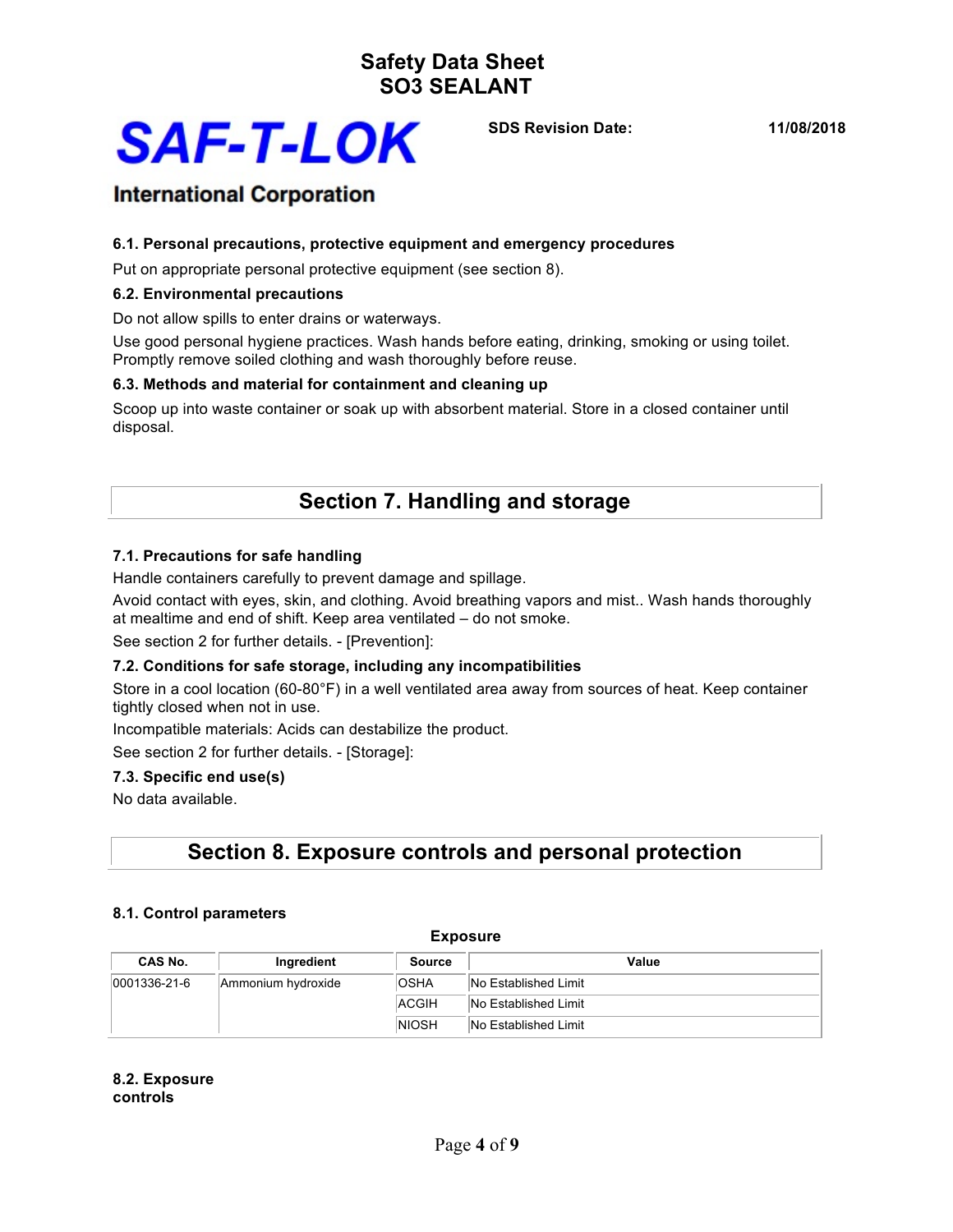

**SDS Revision Date: 11/08/2018**

# **International Corporation**

| <b>Respiratory</b>                    | If workers are exposed to concentrations above the exposure limit they must<br>use the appropriate, certified respirators.                                                                                                                                                                                                                |
|---------------------------------------|-------------------------------------------------------------------------------------------------------------------------------------------------------------------------------------------------------------------------------------------------------------------------------------------------------------------------------------------|
| <b>Eyes</b>                           | Wear safety glasses with side shields to protect the eyes. An eye wash station<br>is suggested as a good workplace practice.                                                                                                                                                                                                              |
| <b>Skin</b>                           | Wear PVC or rubber gloves to keep skin contact to a minimum. Refer to the<br>manufacturer's recommendations regarding the suitability of any gloves used.                                                                                                                                                                                 |
| <b>Engineering</b><br><b>Controls</b> | Provide adequate ventilation. Where reasonably practicable this should be<br>achieved by the use of local exhaust ventilation and good general extraction. If<br>these are not sufficient to maintain concentrations of particulates and any vapor<br>below occupational exposure limits suitable respiratory protection must be<br>worn. |
| <b>Other Work</b><br><b>Practices</b> | Use good personal hygiene practices. Wash hands before eating, drinking,<br>smoking or using toilet. Promptly remove soiled clothing and wash thoroughly<br>before reuse.                                                                                                                                                                 |

See section 2 for further details.

# **Section 9. Physical and chemical properties**

| Appearance                                                   | White Liquid                        |
|--------------------------------------------------------------|-------------------------------------|
| Odor                                                         | Ammonia                             |
| <b>Odor threshold</b>                                        | Not determined                      |
| pH                                                           | N/A                                 |
| Melting point / freezing point                               | N/A                                 |
| Initial boiling point and boiling range                      | $212^{\circ}F$                      |
| <b>Flash Point</b>                                           | <b>ND</b>                           |
| <b>Evaporation rate (Ether = 1)</b>                          | < 1.0                               |
| Flammability (solid, gas)                                    | Not Applicable                      |
| Upper/lower flammability or explosive limits                 | Lower Explosive Limit: 16.0%        |
|                                                              | <b>Upper Explosive Limit: 25.0%</b> |
| Vapor pressure (Pa)                                          | (mm Hg.): <17                       |
| <b>Vapor Density</b>                                         | $(Air = 1): > 1$                    |
| <b>Specific Gravity</b>                                      | 1.11                                |
| <b>Solubility in Water</b>                                   | Soluble                             |
| Partition coefficient n-octanol/water (Log Kow) Not Measured |                                     |
| <b>Auto-ignition temperature</b>                             | Not Measured                        |
| <b>Decomposition temperature</b>                             | Not Measured                        |
| <b>Viscosity (cSt)</b>                                       | Not Measured                        |
| <b>VOC Content</b>                                           | Not Measured                        |
| 9.2. Other information                                       |                                     |

### **9.1. Information on basic physical and chemical properties**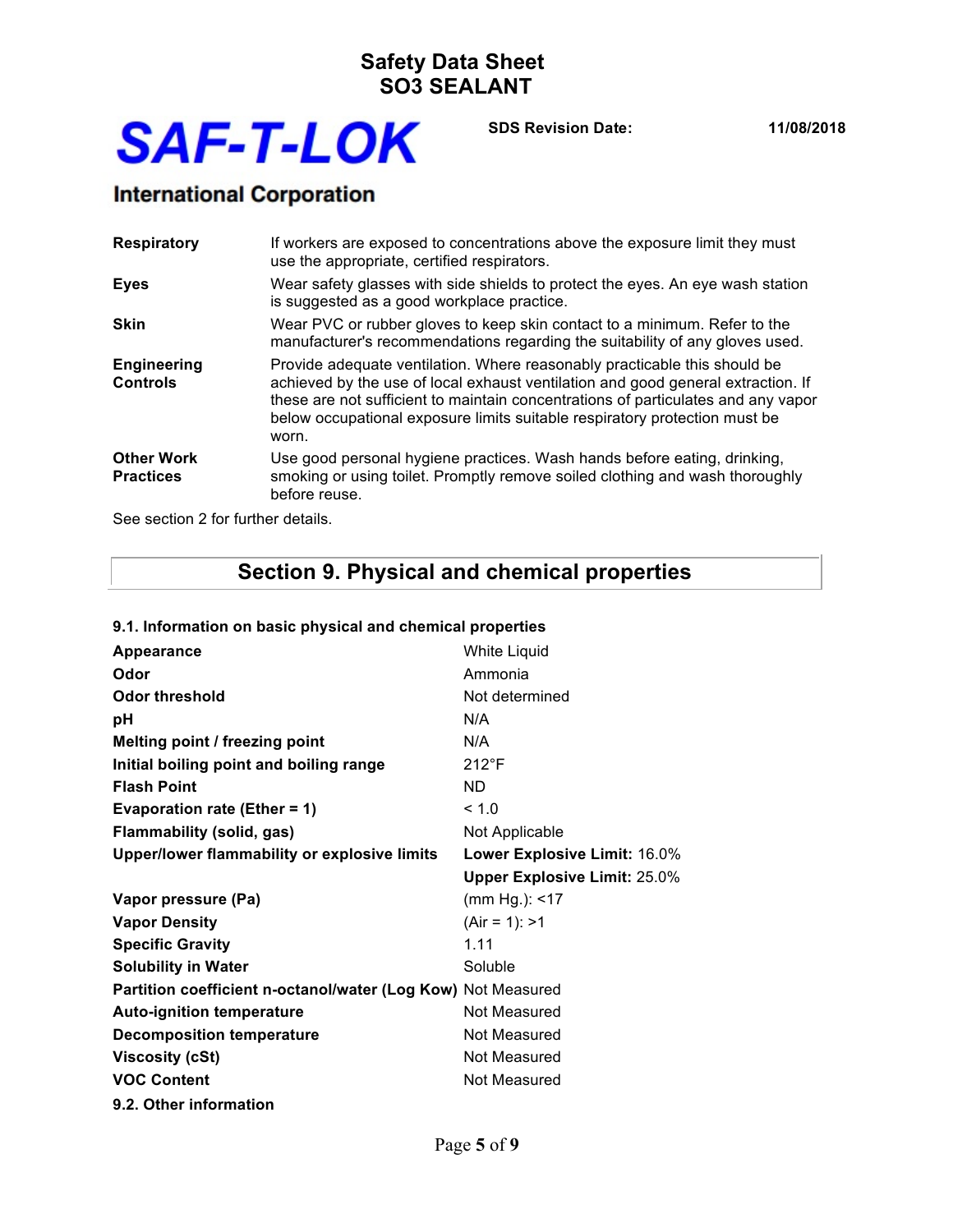

**SDS Revision Date: 11/08/2018**

### **International Corporation**

No other relevant information.

### **Section 10. Stability and reactivity**

**10.1. Reactivity** Hazardous Polymerization will not occur. **10.2. Chemical stability** Stable under normal circumstances. **10.3. Possibility of hazardous reactions** No data available. **10.4. Conditions to avoid** No data available. **10.5. Incompatible materials** Acids can destabilize the product.

### **10.6. Hazardous decomposition products**

Oxides of carbon, nitrogen & polymer hydrocarbons.

## **Section 11. Toxicological information**

### **Acute toxicity**

Note: When no route specific LD50 data is available for an acute toxin, the converted acute toxicity point estimate was used in the calculation of the product's ATE (Acute Toxicity Estimate).

| <b>Ingredient</b>                | Oral LD50.<br>mg/kg | Skin LD50.<br>mg/kg | Inhalation<br>ma/L/4hr | <b>Inhalation</b><br>Vapor LC50, Dust/Mist LC50,<br>ma/L/4hr | <b>Inhalation</b><br>່ Gas LC50.<br>ppm |
|----------------------------------|---------------------|---------------------|------------------------|--------------------------------------------------------------|-----------------------------------------|
| Ammonium hydroxide - (1336-21-6) | $---$               | $---$               | $-- -$                 | $---$                                                        | $---$                                   |

**Carcinogen Data**

| CAS No.      | Ingredient         | Source      | Value                                                                    |
|--------------|--------------------|-------------|--------------------------------------------------------------------------|
| 0001336-21-6 | Ammonium hydroxide | <b>OSHA</b> | Regulated Carcinogen: No                                                 |
|              |                    | <b>NTP</b>  | Known: No: Suspected: No                                                 |
|              |                    | <b>IARC</b> | Group 1: No: Group 2a: No: Group 2b: No: Group<br>$ 3:$ No: Group 4: No: |

| <b>Classification</b> |       | <b>Category Hazard Description</b> |
|-----------------------|-------|------------------------------------|
| Acute toxicity (oral) | $---$ | Not Applicable                     |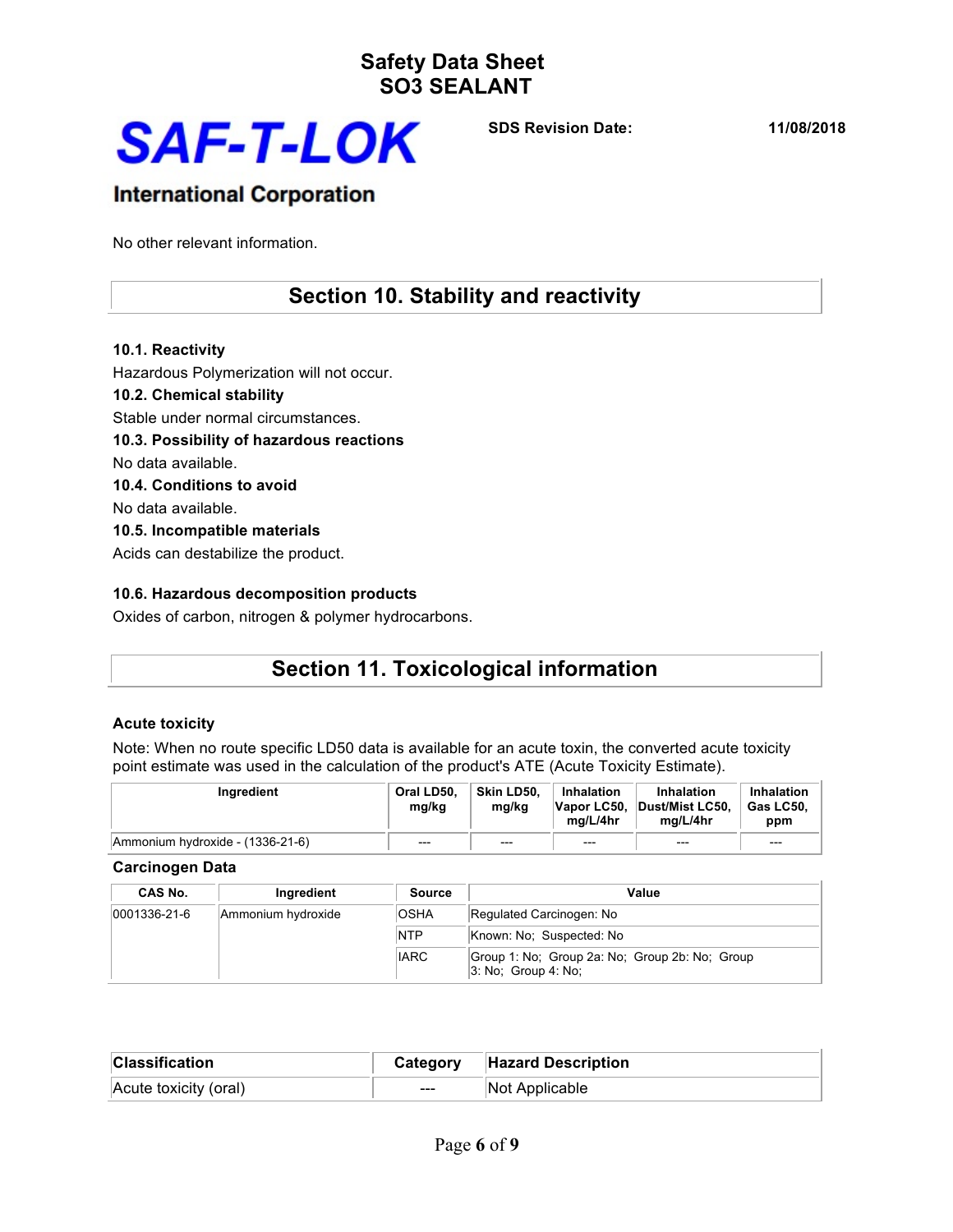

**SDS Revision Date: 11/08/2018**

# **International Corporation**

| Acute toxicity (dermal)       |   | Not Applicable                    |  |
|-------------------------------|---|-----------------------------------|--|
| Acute toxicity (inhalation)   |   | Not Applicable                    |  |
| Skin corrosion/irritation     | 2 | Causes skin irritation.           |  |
| Serious eye damage/irritation | 2 | Causes serious eye irritation.    |  |
| Respiratory sensitization     |   | Not Applicable                    |  |
| Skin sensitization            |   | Not Applicable                    |  |
| Germ cell mutagenicity        |   | Not Applicable                    |  |
| Carcinogenicity               |   | Not Applicable                    |  |
| Reproductive toxicity         |   | Not Applicable                    |  |
| STOT-single exposure          | 3 | May cause respiratory irritation. |  |
| STOT-repeated exposure        |   | Not Applicable                    |  |
| Aspiration hazard             |   | Not Applicable                    |  |

## **Section 12. Ecological information**

### **12.1. Toxicity**

Toxic to aquatic life **Aquatic Ecotoxicity**

| <b>Ingredient</b>                | 96 hr LC50 fish, | 48 hr EC50 crustacea. | ErC50 algae,  |
|----------------------------------|------------------|-----------------------|---------------|
|                                  | ma/l             | mg/l                  | mg/l          |
| Ammonium hydroxide - (1336-21-6) | Not Available    | Not Available         | Not Available |

### **12.2. Persistence and degradability**

There is no data available on the preparation itself.

### **12.3. Bioaccumulative potential**

Not Measured

### **12.4. Mobility in soil**

No data available.

### **12.5. Results of PBT and vPvB assessment**

This product contains no PBT/vPvB chemicals.

### **12.6. Other adverse effects**

No data available.

### **Section 13. Disposal considerations**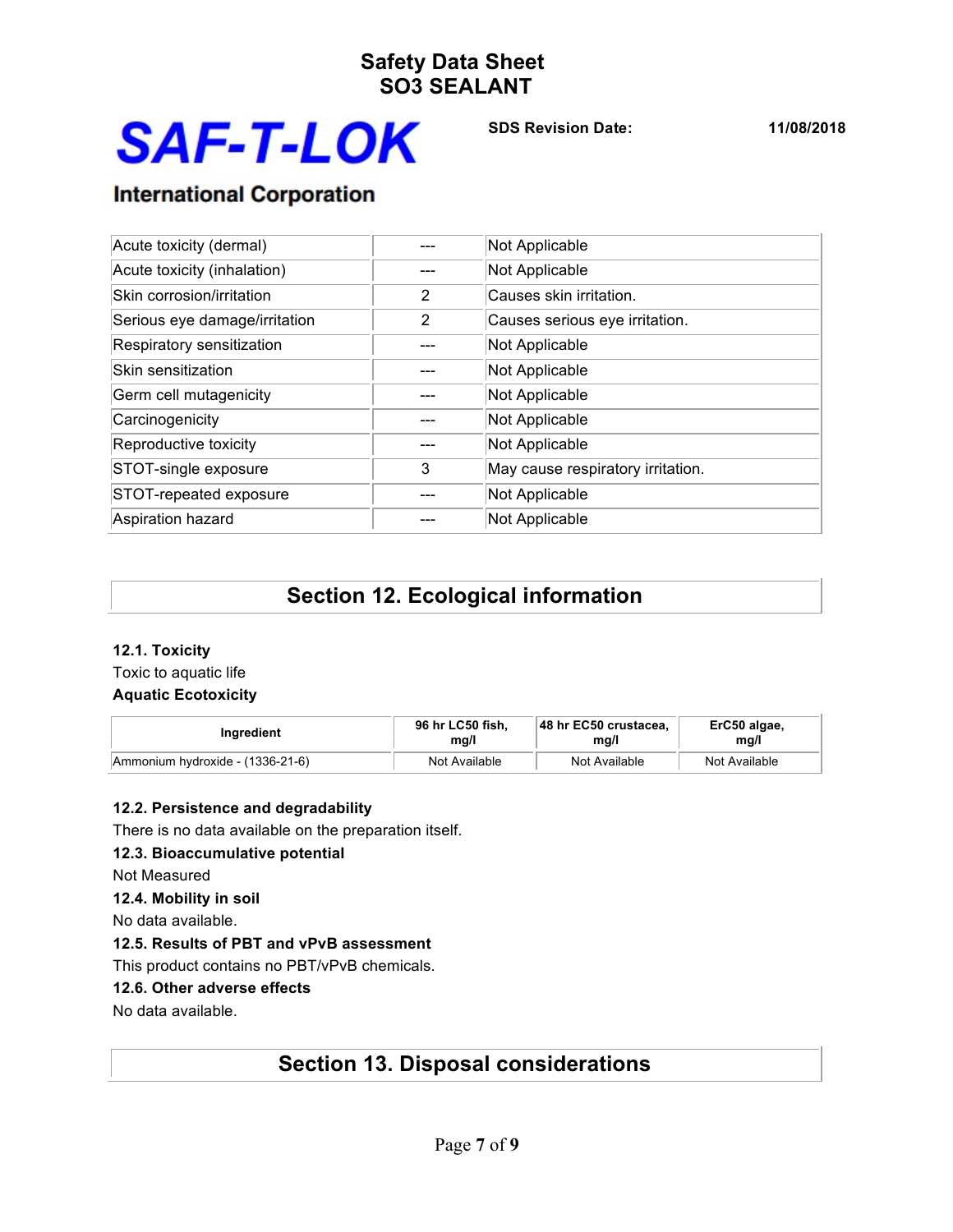

**SDS Revision Date: 11/08/2018**

## **International Corporation**

### **13.1. Waste treatment methods**

Observe all federal, state and local regulations when disposing of this substance.

### **Section 14. Transport information**

|                                      | <b>DOT (Domestic Surface</b><br><b>Transportation)</b> | IMO / IMDG (Ocean<br>Transportation)                               | <b>ICAO/IATA</b>             |
|--------------------------------------|--------------------------------------------------------|--------------------------------------------------------------------|------------------------------|
| 14.1. UN number                      | Not Regulated                                          | Not Regulated                                                      | Not Regulated                |
| 14.2. UN proper<br>shipping name     | Not Regulated                                          | Not Regulated                                                      | Not Regulated                |
| 14.3. Transport hazard<br>class(es)  | <b>DOT Hazard Class: Not</b><br>Applicable             | <b>IMDG:</b> Not Applicable<br><b>Sub Class: Not</b><br>Applicable | Air Class: Not<br>Applicable |
| 14.4. Packing group                  | Not Applicable                                         | Not Applicable                                                     | Not Applicable               |
| 14.5. Environmental hazards          |                                                        |                                                                    |                              |
| <b>IMDG</b><br>Marine Pollutant: No; |                                                        |                                                                    |                              |
| 14.6. Special precautions for user   |                                                        |                                                                    |                              |

No further information

### **Section 15. Regulatory information**

| <b>Regulatory</b><br>Overview                                | The regulatory data in Section 15 is not intended to be all-inclusive, only<br>selected regulations are represented. |  |
|--------------------------------------------------------------|----------------------------------------------------------------------------------------------------------------------|--|
| <b>Toxic Substance</b><br>Control Act (TSCA) TSCA Inventory. | All components of this material are either listed or exempt from listing on the                                      |  |
| US EPA Tier II<br><b>Hazards</b>                             | Fire: No                                                                                                             |  |
|                                                              | <b>Sudden Release of Pressure: No</b>                                                                                |  |
|                                                              | <b>Reactive: No</b>                                                                                                  |  |
|                                                              | <b>Immediate (Acute): Yes</b>                                                                                        |  |
|                                                              | Delayed (Chronic): No                                                                                                |  |

### **EPCRA 302 Extremely Hazardous:**

To the best of our knowledge, there are no chemicals at levels which require reporting under this statute.

### **EPCRA 313 Toxic Chemicals:**

To the best of our knowledge, there are no chemicals at levels which require reporting under this statute.

#### **Proposition 65 - Carcinogens (>0.0%):**

To the best of our knowledge, there are no chemicals at levels which require reporting under this